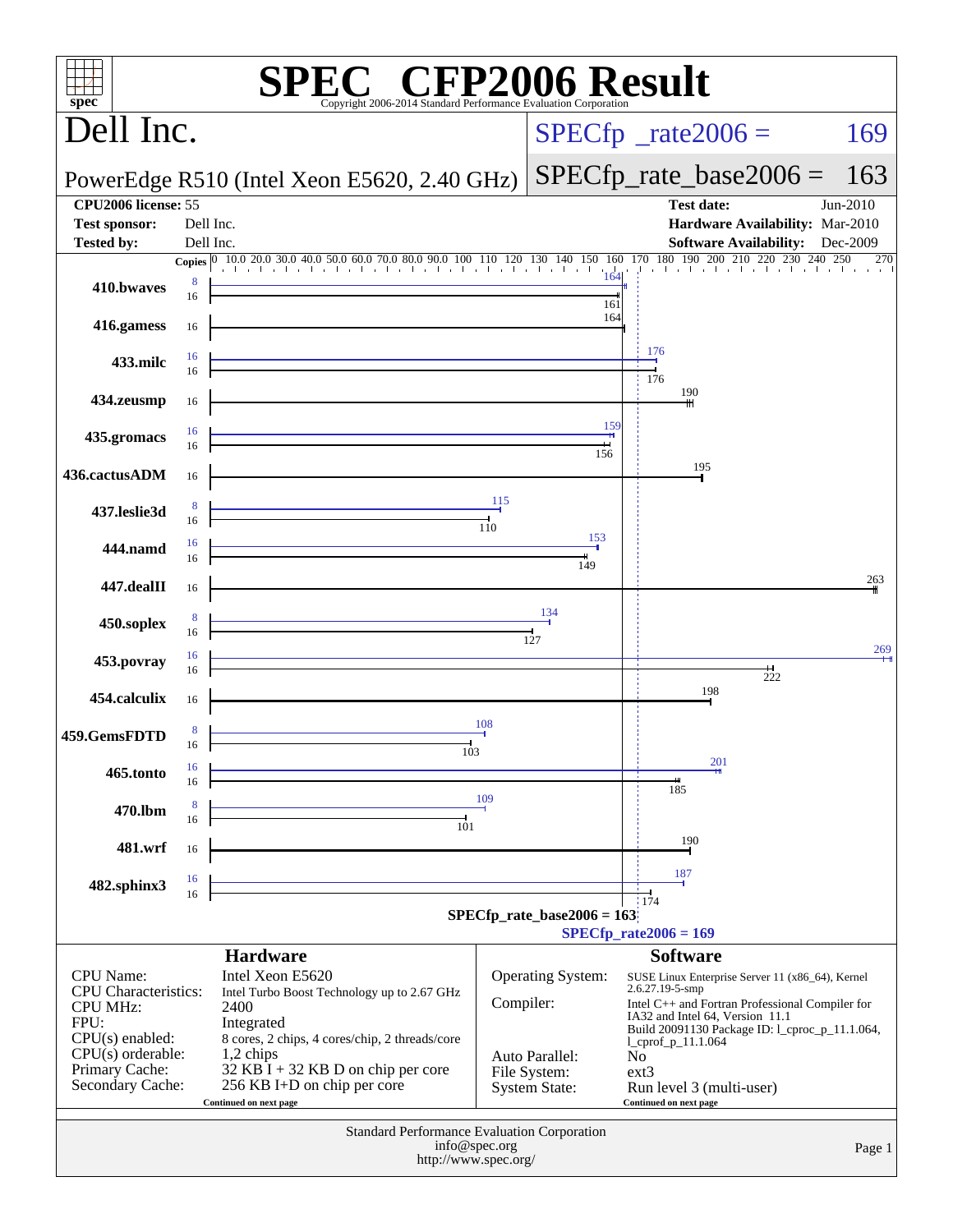| $spec^{\circ}$                                                             |               |                |                          | SPECCEP2006 Evaluation Corporation                                                                      |            |                |              |                                                                   |                            |                             |                               |              |                                 |              |
|----------------------------------------------------------------------------|---------------|----------------|--------------------------|---------------------------------------------------------------------------------------------------------|------------|----------------|--------------|-------------------------------------------------------------------|----------------------------|-----------------------------|-------------------------------|--------------|---------------------------------|--------------|
| Dell Inc.                                                                  |               |                |                          |                                                                                                         |            |                |              |                                                                   | $SPECfp\_rate2006 =$       |                             |                               |              |                                 | 169          |
| PowerEdge R510 (Intel Xeon E5620, 2.40 GHz)                                |               |                |                          |                                                                                                         |            |                |              |                                                                   | $SPECfp\_rate\_base2006 =$ |                             |                               |              |                                 | 163          |
| <b>CPU2006</b> license: 55                                                 |               |                |                          |                                                                                                         |            |                |              |                                                                   |                            |                             | <b>Test date:</b>             |              |                                 | Jun-2010     |
| <b>Test sponsor:</b>                                                       | Dell Inc.     |                |                          |                                                                                                         |            |                |              |                                                                   |                            |                             |                               |              | Hardware Availability: Mar-2010 |              |
| <b>Tested by:</b>                                                          | Dell Inc.     |                |                          |                                                                                                         |            |                |              |                                                                   |                            |                             | <b>Software Availability:</b> |              |                                 | Dec-2009     |
| L3 Cache:<br>Other Cache:<br>Memory:<br>Disk Subsystem:<br>Other Hardware: |               | None<br>None   | downclocked to 1066 MHz) | 12 MB I+D on chip per chip<br>24 GB (6 x 4 GB DDR3-1333 DR RDIMM, CL9, ECC,<br>1 x 146 GB 15000 RPM SAS |            |                |              | <b>Base Pointers:</b><br><b>Peak Pointers:</b><br>Other Software: |                            | 64-bit<br>32/64-bit<br>None |                               |              |                                 |              |
| <b>Results Table</b>                                                       |               |                |                          |                                                                                                         |            |                |              |                                                                   |                            |                             |                               |              |                                 |              |
| <b>Benchmark</b>                                                           | <b>Copies</b> | <b>Seconds</b> | Ratio                    | <b>Base</b><br><b>Seconds</b>                                                                           | Ratio      | <b>Seconds</b> | <b>Ratio</b> | <b>Copies</b>                                                     | <b>Seconds</b>             | <b>Ratio</b>                | <b>Peak</b><br><b>Seconds</b> | <b>Ratio</b> | <b>Seconds</b>                  | <b>Ratio</b> |
| 410.bwaves                                                                 | 16            | 1346           | 162                      | 1350                                                                                                    | 161        | 1351           | 161          | 8                                                                 | 661                        | <b>164</b>                  | 661                           | 164          | 663                             | 164          |
| 416.gamess                                                                 | 16            | 1912           | 164                      | 1914                                                                                                    | 164        | 1913           | 164          | 16                                                                | 1912                       | 164                         | 1914                          | 164          | 1913                            | <b>164</b>   |
| 433.milc                                                                   | 16            | 833            | 176                      | 834                                                                                                     | 176        | 834            | 176          | 16                                                                | 833                        | 176                         | 834                           | 176          | 833                             | 176          |
| 434.zeusmp                                                                 | 16            | 763            | 191                      | 772                                                                                                     | 189        | 768            | 190          | 16                                                                | 763                        | 191                         | 772                           | 189          | 768                             | <b>190</b>   |
| 435.gromacs                                                                | 16            | 722            | 158                      | 733                                                                                                     | 156        | 734            | 156          | 16                                                                | 716                        | 160                         | 718                           | 159          | 722                             | 158          |
| 436.cactusADM                                                              | 16            | 983            | <u>195</u>               | 982                                                                                                     | 195        | 985            | 194          | 16                                                                | 983                        | 195                         | 982                           | 195          | 985                             | 194          |
| 437.leslie3d                                                               | 16            | 1370           | 110                      | 1369                                                                                                    | <b>110</b> | 1365           | 110          | 8                                                                 | 655                        | 115                         | 657                           | 115          | 655                             | 115          |
| 444.namd                                                                   | 16            | 867            | 148                      | 861                                                                                                     | 149        | 861            | 149          | 16                                                                | 837                        | 153                         | 839                           | 153          | 839                             | 153          |
| 447.dealII                                                                 | 16            | 694            | 264                      | 696                                                                                                     | 263        | 698            | 262          | 16                                                                | 694                        | 264                         | 696                           | 263          | 698                             | 262          |
| 450.soplex                                                                 | 16            | 1048           | 127                      | 1047                                                                                                    | 127        | 1048           | 127          | 8                                                                 | 498                        | 134                         | 498                           | 134          | 496                             | 134          |
| 453.povray                                                                 | 16            | 386            | 221                      | 383                                                                                                     | 222        | 382            | 223          | 16                                                                | 316                        | 269                         | 320                           | 266          | 317                             | 269          |
| 454.calculix                                                               | 16            | 667            | 198                      | 667                                                                                                     | 198        | 667            | 198          | 16                                                                | 667                        | 198                         | 667                           | 198          | 667                             | 198          |
| 459.GemsFDTD                                                               | 16            | 1650           | 103                      | 1647                                                                                                    | 103        | 1647           | 103          | 8                                                                 | 782                        | 109                         | 784                           | 108          | 783                             | 108          |
| 465.tonto                                                                  | 16            | 848            | 186                      | 852                                                                                                     | 185        | 856            | 184          | 16                                                                | 782                        | 201                         | 780                           | 202          | 787                             | 200          |

Results appear in the [order in which they were run.](http://www.spec.org/auto/cpu2006/Docs/result-fields.html#RunOrder) Bold underlined text [indicates a median measurement.](http://www.spec.org/auto/cpu2006/Docs/result-fields.html#Median)

[470.lbm](http://www.spec.org/auto/cpu2006/Docs/470.lbm.html) 16 2175 101 **[2176](http://www.spec.org/auto/cpu2006/Docs/result-fields.html#Median) [101](http://www.spec.org/auto/cpu2006/Docs/result-fields.html#Median)** 2177 101 8 1013 109 **[1012](http://www.spec.org/auto/cpu2006/Docs/result-fields.html#Median) [109](http://www.spec.org/auto/cpu2006/Docs/result-fields.html#Median)** 1011 109 [481.wrf](http://www.spec.org/auto/cpu2006/Docs/481.wrf.html) 16 941 190 **[942](http://www.spec.org/auto/cpu2006/Docs/result-fields.html#Median) [190](http://www.spec.org/auto/cpu2006/Docs/result-fields.html#Median)** 942 190 16 941 190 **[942](http://www.spec.org/auto/cpu2006/Docs/result-fields.html#Median) [190](http://www.spec.org/auto/cpu2006/Docs/result-fields.html#Median)** 942 190 [482.sphinx3](http://www.spec.org/auto/cpu2006/Docs/482.sphinx3.html) 16 1788 174 **[1790](http://www.spec.org/auto/cpu2006/Docs/result-fields.html#Median) [174](http://www.spec.org/auto/cpu2006/Docs/result-fields.html#Median)** 1793 174 16 **[1667](http://www.spec.org/auto/cpu2006/Docs/result-fields.html#Median) [187](http://www.spec.org/auto/cpu2006/Docs/result-fields.html#Median)** 1665 187 1668 187

#### **[Submit Notes](http://www.spec.org/auto/cpu2006/Docs/result-fields.html#SubmitNotes)**

The config file option 'submit' was used. numactl was used to bind copies to the cores

#### **[Operating System Notes](http://www.spec.org/auto/cpu2006/Docs/result-fields.html#OperatingSystemNotes)**

'ulimit -s unlimited' was used to set the stacksize to unlimited prior to run

#### **[Platform Notes](http://www.spec.org/auto/cpu2006/Docs/result-fields.html#PlatformNotes)**

 BIOS Settings: Power Management = Maximum Performance (Default = Active Power Controller) Data Reuse = Disabled (Default = Enabled)

> Standard Performance Evaluation Corporation [info@spec.org](mailto:info@spec.org) <http://www.spec.org/>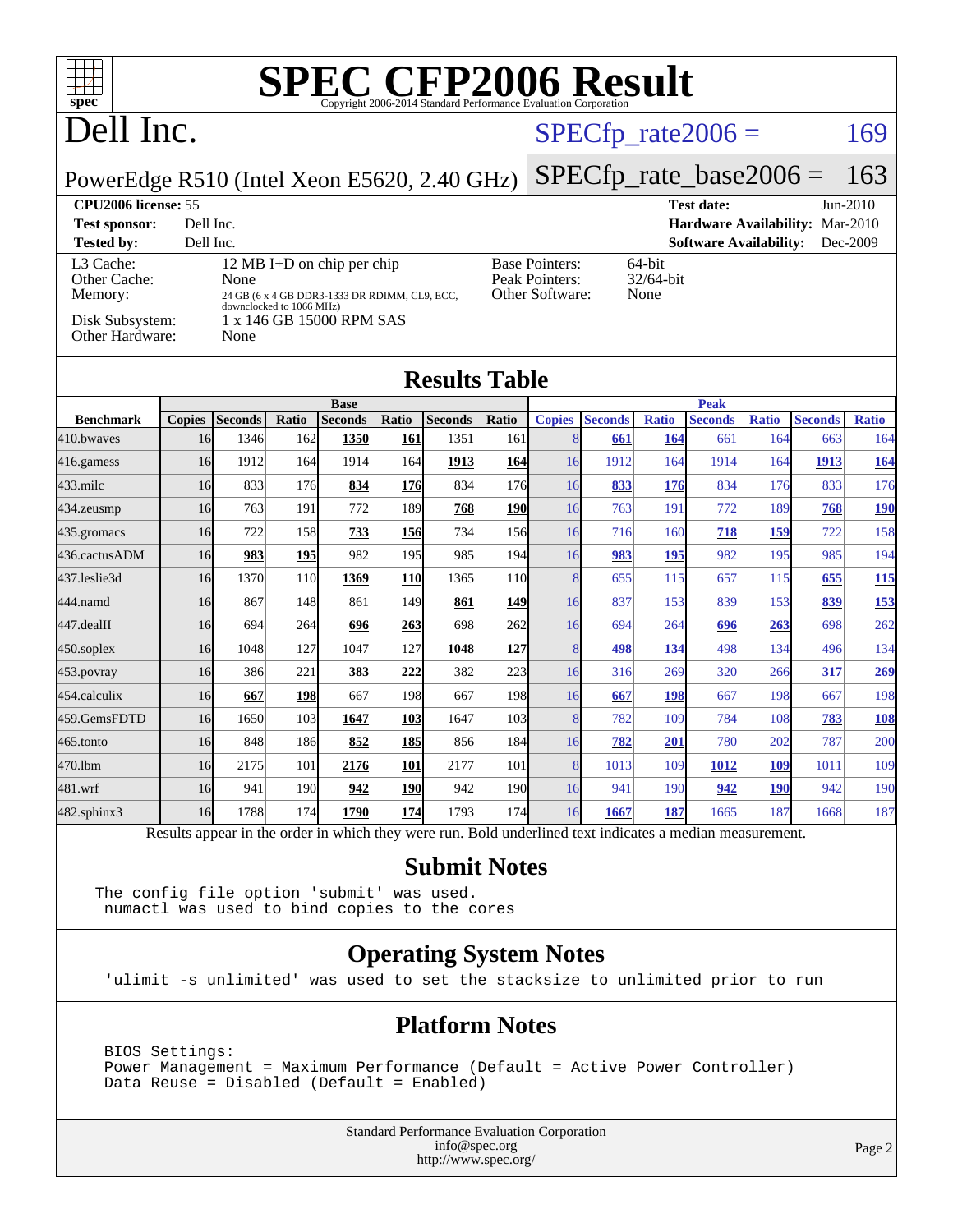

## Dell Inc.

 $SPECTp_rate2006 = 169$ 

PowerEdge R510 (Intel Xeon E5620, 2.40 GHz) [SPECfp\\_rate\\_base2006 =](http://www.spec.org/auto/cpu2006/Docs/result-fields.html#SPECfpratebase2006) 163

**[Tested by:](http://www.spec.org/auto/cpu2006/Docs/result-fields.html#Testedby)** Dell Inc. **[Software Availability:](http://www.spec.org/auto/cpu2006/Docs/result-fields.html#SoftwareAvailability)** Dec-2009

**[CPU2006 license:](http://www.spec.org/auto/cpu2006/Docs/result-fields.html#CPU2006license)** 55 **[Test date:](http://www.spec.org/auto/cpu2006/Docs/result-fields.html#Testdate)** Jun-2010 **[Test sponsor:](http://www.spec.org/auto/cpu2006/Docs/result-fields.html#Testsponsor)** Dell Inc. **[Hardware Availability:](http://www.spec.org/auto/cpu2006/Docs/result-fields.html#HardwareAvailability)** Mar-2010

#### **[General Notes](http://www.spec.org/auto/cpu2006/Docs/result-fields.html#GeneralNotes)**

 Binaries were compiled on SLES 10 with Binutils 2.18.50.0.7.20080502 The Dell PowerEdge R510 and the Bull NovaScale R450 F2 models are electronically equivalent. The results have been measured on a Dell PowerEdge R510 model.

#### **[Base Compiler Invocation](http://www.spec.org/auto/cpu2006/Docs/result-fields.html#BaseCompilerInvocation)**

 $C$  benchmarks:<br>icc  $-m64$ 

[C++ benchmarks:](http://www.spec.org/auto/cpu2006/Docs/result-fields.html#CXXbenchmarks) [icpc -m64](http://www.spec.org/cpu2006/results/res2010q3/cpu2006-20100913-13220.flags.html#user_CXXbase_intel_icpc_64bit_bedb90c1146cab66620883ef4f41a67e)

[Fortran benchmarks](http://www.spec.org/auto/cpu2006/Docs/result-fields.html#Fortranbenchmarks): [ifort -m64](http://www.spec.org/cpu2006/results/res2010q3/cpu2006-20100913-13220.flags.html#user_FCbase_intel_ifort_64bit_ee9d0fb25645d0210d97eb0527dcc06e)

[Benchmarks using both Fortran and C](http://www.spec.org/auto/cpu2006/Docs/result-fields.html#BenchmarksusingbothFortranandC):<br>icc -m64 ifort -m64  $-m64$  ifort  $-m64$ 

410.bwayes: DODEC CDU LD64

### **[Base Portability Flags](http://www.spec.org/auto/cpu2006/Docs/result-fields.html#BasePortabilityFlags)**

| HIU.UWAVCS. -DSPEC CPU LPUT                  |                                                                |
|----------------------------------------------|----------------------------------------------------------------|
| 416.gamess: -DSPEC_CPU_LP64                  |                                                                |
| 433.milc: -DSPEC CPU LP64                    |                                                                |
| 434.zeusmp: -DSPEC_CPU_LP64                  |                                                                |
| 435.gromacs: -DSPEC_CPU_LP64 -nofor_main     |                                                                |
| 436.cactusADM: - DSPEC CPU LP64 - nofor main |                                                                |
| 437.leslie3d: -DSPEC CPU LP64                |                                                                |
| 444.namd: -DSPEC CPU LP64                    |                                                                |
| 447.dealII: -DSPEC CPU LP64                  |                                                                |
| 450.soplex: -DSPEC_CPU_LP64                  |                                                                |
| 453.povray: -DSPEC_CPU_LP64                  |                                                                |
| 454.calculix: -DSPEC_CPU_LP64 -nofor_main    |                                                                |
| 459. GemsFDTD: - DSPEC CPU LP64              |                                                                |
| 465.tonto: - DSPEC CPU LP64                  |                                                                |
| 470.1bm: - DSPEC CPU LP64                    |                                                                |
|                                              | 481.wrf: -DSPEC CPU_LP64 -DSPEC_CPU_CASE_FLAG -DSPEC_CPU_LINUX |
| 482.sphinx3: -DSPEC_CPU_LP64                 |                                                                |
|                                              |                                                                |

### **[Base Optimization Flags](http://www.spec.org/auto/cpu2006/Docs/result-fields.html#BaseOptimizationFlags)**

[C benchmarks](http://www.spec.org/auto/cpu2006/Docs/result-fields.html#Cbenchmarks):

[-xSSE4.2](http://www.spec.org/cpu2006/results/res2010q3/cpu2006-20100913-13220.flags.html#user_CCbase_f-xSSE42_f91528193cf0b216347adb8b939d4107) [-ipo](http://www.spec.org/cpu2006/results/res2010q3/cpu2006-20100913-13220.flags.html#user_CCbase_f-ipo) [-O3](http://www.spec.org/cpu2006/results/res2010q3/cpu2006-20100913-13220.flags.html#user_CCbase_f-O3) [-no-prec-div](http://www.spec.org/cpu2006/results/res2010q3/cpu2006-20100913-13220.flags.html#user_CCbase_f-no-prec-div) [-static](http://www.spec.org/cpu2006/results/res2010q3/cpu2006-20100913-13220.flags.html#user_CCbase_f-static)

[C++ benchmarks:](http://www.spec.org/auto/cpu2006/Docs/result-fields.html#CXXbenchmarks) [-xSSE4.2](http://www.spec.org/cpu2006/results/res2010q3/cpu2006-20100913-13220.flags.html#user_CXXbase_f-xSSE42_f91528193cf0b216347adb8b939d4107) [-ipo](http://www.spec.org/cpu2006/results/res2010q3/cpu2006-20100913-13220.flags.html#user_CXXbase_f-ipo) [-O3](http://www.spec.org/cpu2006/results/res2010q3/cpu2006-20100913-13220.flags.html#user_CXXbase_f-O3) [-no-prec-div](http://www.spec.org/cpu2006/results/res2010q3/cpu2006-20100913-13220.flags.html#user_CXXbase_f-no-prec-div) [-static](http://www.spec.org/cpu2006/results/res2010q3/cpu2006-20100913-13220.flags.html#user_CXXbase_f-static)

Continued on next page

Standard Performance Evaluation Corporation [info@spec.org](mailto:info@spec.org) <http://www.spec.org/>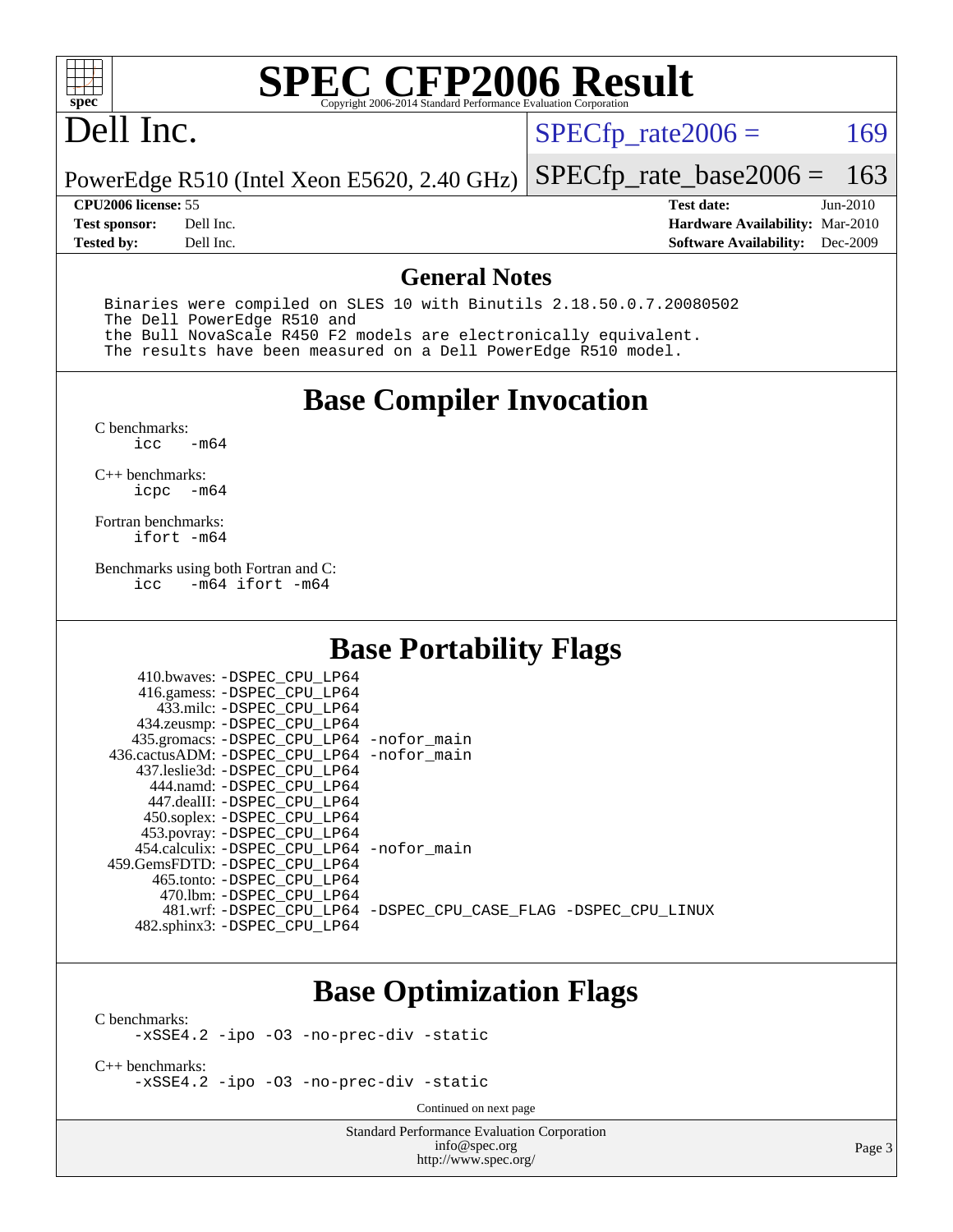

## Dell Inc.

 $SPECTp_rate2006 = 169$ 

PowerEdge R510 (Intel Xeon E5620, 2.40 GHz) [SPECfp\\_rate\\_base2006 =](http://www.spec.org/auto/cpu2006/Docs/result-fields.html#SPECfpratebase2006) 163

**[CPU2006 license:](http://www.spec.org/auto/cpu2006/Docs/result-fields.html#CPU2006license)** 55 **[Test date:](http://www.spec.org/auto/cpu2006/Docs/result-fields.html#Testdate)** Jun-2010 **[Test sponsor:](http://www.spec.org/auto/cpu2006/Docs/result-fields.html#Testsponsor)** Dell Inc. **[Hardware Availability:](http://www.spec.org/auto/cpu2006/Docs/result-fields.html#HardwareAvailability)** Mar-2010 **[Tested by:](http://www.spec.org/auto/cpu2006/Docs/result-fields.html#Testedby)** Dell Inc. **[Software Availability:](http://www.spec.org/auto/cpu2006/Docs/result-fields.html#SoftwareAvailability)** Dec-2009

## **[Base Optimization Flags \(Continued\)](http://www.spec.org/auto/cpu2006/Docs/result-fields.html#BaseOptimizationFlags)**

[Fortran benchmarks](http://www.spec.org/auto/cpu2006/Docs/result-fields.html#Fortranbenchmarks): [-xSSE4.2](http://www.spec.org/cpu2006/results/res2010q3/cpu2006-20100913-13220.flags.html#user_FCbase_f-xSSE42_f91528193cf0b216347adb8b939d4107) [-ipo](http://www.spec.org/cpu2006/results/res2010q3/cpu2006-20100913-13220.flags.html#user_FCbase_f-ipo) [-O3](http://www.spec.org/cpu2006/results/res2010q3/cpu2006-20100913-13220.flags.html#user_FCbase_f-O3) [-no-prec-div](http://www.spec.org/cpu2006/results/res2010q3/cpu2006-20100913-13220.flags.html#user_FCbase_f-no-prec-div) [-static](http://www.spec.org/cpu2006/results/res2010q3/cpu2006-20100913-13220.flags.html#user_FCbase_f-static)

[Benchmarks using both Fortran and C](http://www.spec.org/auto/cpu2006/Docs/result-fields.html#BenchmarksusingbothFortranandC): [-xSSE4.2](http://www.spec.org/cpu2006/results/res2010q3/cpu2006-20100913-13220.flags.html#user_CC_FCbase_f-xSSE42_f91528193cf0b216347adb8b939d4107) [-ipo](http://www.spec.org/cpu2006/results/res2010q3/cpu2006-20100913-13220.flags.html#user_CC_FCbase_f-ipo) [-O3](http://www.spec.org/cpu2006/results/res2010q3/cpu2006-20100913-13220.flags.html#user_CC_FCbase_f-O3) [-no-prec-div](http://www.spec.org/cpu2006/results/res2010q3/cpu2006-20100913-13220.flags.html#user_CC_FCbase_f-no-prec-div) [-static](http://www.spec.org/cpu2006/results/res2010q3/cpu2006-20100913-13220.flags.html#user_CC_FCbase_f-static)

**[Peak Compiler Invocation](http://www.spec.org/auto/cpu2006/Docs/result-fields.html#PeakCompilerInvocation)**

[C benchmarks \(except as noted below\)](http://www.spec.org/auto/cpu2006/Docs/result-fields.html#Cbenchmarksexceptasnotedbelow):  $\text{icc}$  -m64

482.sphinx3: [icc -m32](http://www.spec.org/cpu2006/results/res2010q3/cpu2006-20100913-13220.flags.html#user_peakCCLD482_sphinx3_intel_icc_32bit_a6a621f8d50482236b970c6ac5f55f93)

[C++ benchmarks \(except as noted below\):](http://www.spec.org/auto/cpu2006/Docs/result-fields.html#CXXbenchmarksexceptasnotedbelow) [icpc -m64](http://www.spec.org/cpu2006/results/res2010q3/cpu2006-20100913-13220.flags.html#user_CXXpeak_intel_icpc_64bit_bedb90c1146cab66620883ef4f41a67e)

450.soplex: [icpc -m32](http://www.spec.org/cpu2006/results/res2010q3/cpu2006-20100913-13220.flags.html#user_peakCXXLD450_soplex_intel_icpc_32bit_4e5a5ef1a53fd332b3c49e69c3330699)

[Fortran benchmarks](http://www.spec.org/auto/cpu2006/Docs/result-fields.html#Fortranbenchmarks): [ifort -m64](http://www.spec.org/cpu2006/results/res2010q3/cpu2006-20100913-13220.flags.html#user_FCpeak_intel_ifort_64bit_ee9d0fb25645d0210d97eb0527dcc06e)

[Benchmarks using both Fortran and C](http://www.spec.org/auto/cpu2006/Docs/result-fields.html#BenchmarksusingbothFortranandC): [icc -m64](http://www.spec.org/cpu2006/results/res2010q3/cpu2006-20100913-13220.flags.html#user_CC_FCpeak_intel_icc_64bit_0b7121f5ab7cfabee23d88897260401c) [ifort -m64](http://www.spec.org/cpu2006/results/res2010q3/cpu2006-20100913-13220.flags.html#user_CC_FCpeak_intel_ifort_64bit_ee9d0fb25645d0210d97eb0527dcc06e)

### **[Peak Portability Flags](http://www.spec.org/auto/cpu2006/Docs/result-fields.html#PeakPortabilityFlags)**

| 410.bwaves: -DSPEC CPU LP64                                    |  |
|----------------------------------------------------------------|--|
| 416.gamess: -DSPEC_CPU_LP64                                    |  |
| 433.milc: -DSPEC CPU LP64                                      |  |
| 434.zeusmp: -DSPEC_CPU_LP64                                    |  |
| 435.gromacs: -DSPEC_CPU_LP64 -nofor_main                       |  |
| 436.cactusADM: -DSPEC_CPU_LP64 -nofor_main                     |  |
| 437.leslie3d: -DSPEC CPU LP64                                  |  |
| 444.namd: -DSPEC_CPU_LP64                                      |  |
| 447.dealII: -DSPEC CPU LP64                                    |  |
| 453.povray: -DSPEC_CPU_LP64                                    |  |
| 454.calculix: -DSPEC_CPU_LP64 -nofor_main                      |  |
| 459.GemsFDTD: -DSPEC CPU LP64                                  |  |
| 465.tonto: -DSPEC CPU LP64                                     |  |
| 470.1bm: - DSPEC CPU LP64                                      |  |
| 481.wrf: -DSPEC_CPU_LP64 -DSPEC_CPU_CASE_FLAG -DSPEC_CPU_LINUX |  |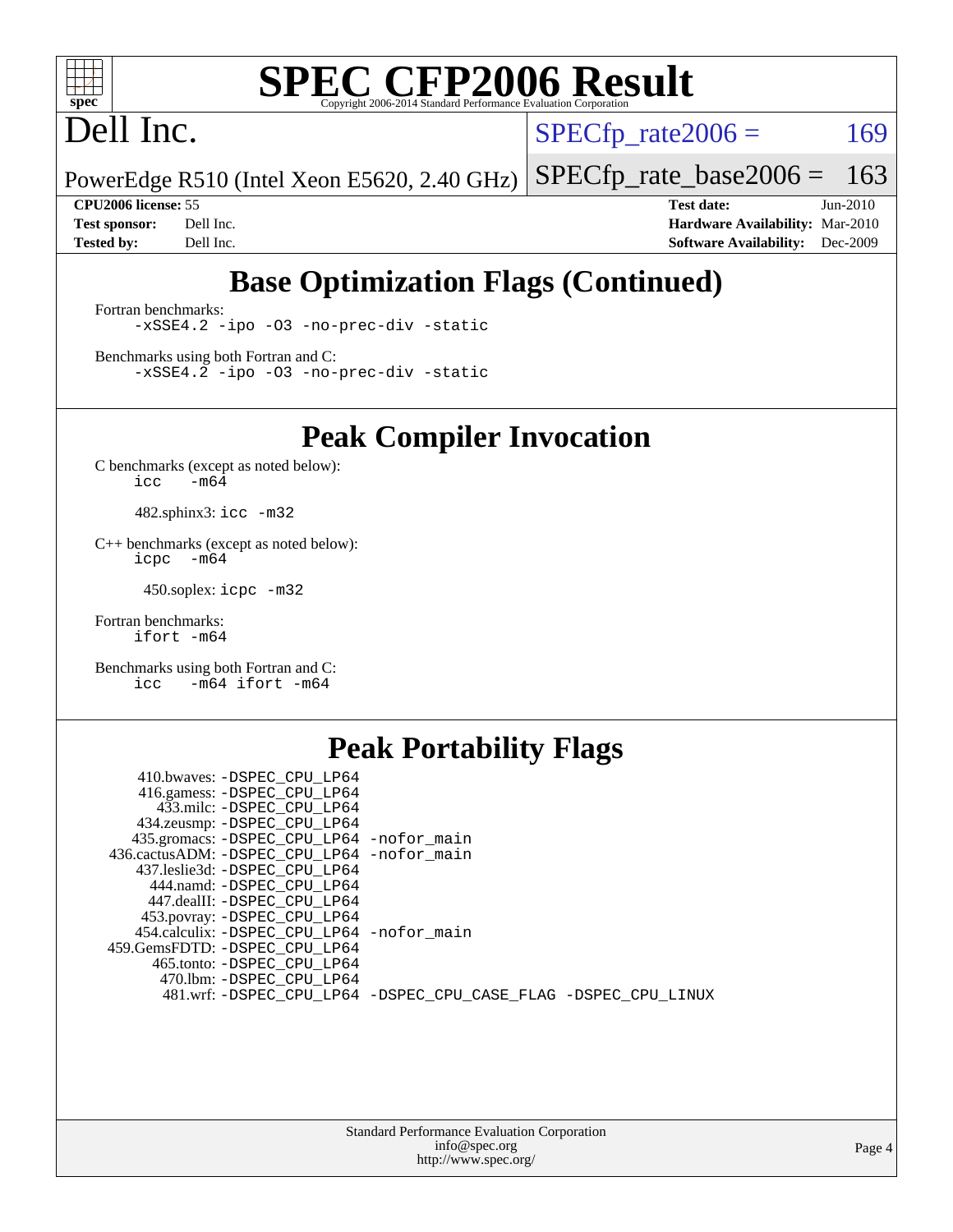

# Dell Inc.

 $SPECTp\_rate2006 = 169$ 

PowerEdge R510 (Intel Xeon E5620, 2.40 GHz) [SPECfp\\_rate\\_base2006 =](http://www.spec.org/auto/cpu2006/Docs/result-fields.html#SPECfpratebase2006) 163

**[CPU2006 license:](http://www.spec.org/auto/cpu2006/Docs/result-fields.html#CPU2006license)** 55 **[Test date:](http://www.spec.org/auto/cpu2006/Docs/result-fields.html#Testdate)** Jun-2010 **[Test sponsor:](http://www.spec.org/auto/cpu2006/Docs/result-fields.html#Testsponsor)** Dell Inc. **[Hardware Availability:](http://www.spec.org/auto/cpu2006/Docs/result-fields.html#HardwareAvailability)** Mar-2010 **[Tested by:](http://www.spec.org/auto/cpu2006/Docs/result-fields.html#Testedby)** Dell Inc. **[Software Availability:](http://www.spec.org/auto/cpu2006/Docs/result-fields.html#SoftwareAvailability)** Dec-2009

Page 5

## **[Peak Optimization Flags](http://www.spec.org/auto/cpu2006/Docs/result-fields.html#PeakOptimizationFlags)**

#### [C benchmarks](http://www.spec.org/auto/cpu2006/Docs/result-fields.html#Cbenchmarks):

Standard Performance Evaluation Corporation [info@spec.org](mailto:info@spec.org) <http://www.spec.org/> 433.milc: [-xSSE4.2](http://www.spec.org/cpu2006/results/res2010q3/cpu2006-20100913-13220.flags.html#user_peakPASS2_CFLAGSPASS2_LDFLAGS433_milc_f-xSSE42_f91528193cf0b216347adb8b939d4107)(pass 2) [-prof-gen](http://www.spec.org/cpu2006/results/res2010q3/cpu2006-20100913-13220.flags.html#user_peakPASS1_CFLAGSPASS1_LDFLAGS433_milc_prof_gen_e43856698f6ca7b7e442dfd80e94a8fc)(pass 1) [-ipo](http://www.spec.org/cpu2006/results/res2010q3/cpu2006-20100913-13220.flags.html#user_peakPASS2_CFLAGSPASS2_LDFLAGS433_milc_f-ipo)(pass 2) [-O3](http://www.spec.org/cpu2006/results/res2010q3/cpu2006-20100913-13220.flags.html#user_peakPASS2_CFLAGSPASS2_LDFLAGS433_milc_f-O3)(pass 2) [-no-prec-div](http://www.spec.org/cpu2006/results/res2010q3/cpu2006-20100913-13220.flags.html#user_peakPASS2_CFLAGSPASS2_LDFLAGS433_milc_f-no-prec-div)(pass 2) [-static](http://www.spec.org/cpu2006/results/res2010q3/cpu2006-20100913-13220.flags.html#user_peakPASS2_CFLAGSPASS2_LDFLAGS433_milc_f-static)(pass 2) [-prof-use](http://www.spec.org/cpu2006/results/res2010q3/cpu2006-20100913-13220.flags.html#user_peakPASS2_CFLAGSPASS2_LDFLAGS433_milc_prof_use_bccf7792157ff70d64e32fe3e1250b55)(pass 2) [-fno-alias](http://www.spec.org/cpu2006/results/res2010q3/cpu2006-20100913-13220.flags.html#user_peakOPTIMIZE433_milc_f-no-alias_694e77f6c5a51e658e82ccff53a9e63a) [-opt-prefetch](http://www.spec.org/cpu2006/results/res2010q3/cpu2006-20100913-13220.flags.html#user_peakOPTIMIZE433_milc_f-opt-prefetch) 470.1bm:  $-xSSE4$ . 2(pass 2)  $-prof-gen(pass 1) -ipo(pass 2) -O3(pass 2)$  $-prof-gen(pass 1) -ipo(pass 2) -O3(pass 2)$  $-prof-gen(pass 1) -ipo(pass 2) -O3(pass 2)$  $-prof-gen(pass 1) -ipo(pass 2) -O3(pass 2)$  $-prof-gen(pass 1) -ipo(pass 2) -O3(pass 2)$  $-prof-gen(pass 1) -ipo(pass 2) -O3(pass 2)$ [-no-prec-div](http://www.spec.org/cpu2006/results/res2010q3/cpu2006-20100913-13220.flags.html#user_peakPASS2_CFLAGSPASS2_LDFLAGS470_lbm_f-no-prec-div)(pass 2) [-static](http://www.spec.org/cpu2006/results/res2010q3/cpu2006-20100913-13220.flags.html#user_peakPASS2_CFLAGSPASS2_LDFLAGS470_lbm_f-static)(pass 2) [-prof-use](http://www.spec.org/cpu2006/results/res2010q3/cpu2006-20100913-13220.flags.html#user_peakPASS2_CFLAGSPASS2_LDFLAGS470_lbm_prof_use_bccf7792157ff70d64e32fe3e1250b55)(pass 2) [-opt-malloc-options=3](http://www.spec.org/cpu2006/results/res2010q3/cpu2006-20100913-13220.flags.html#user_peakOPTIMIZE470_lbm_f-opt-malloc-options_13ab9b803cf986b4ee62f0a5998c2238) [-ansi-alias](http://www.spec.org/cpu2006/results/res2010q3/cpu2006-20100913-13220.flags.html#user_peakOPTIMIZE470_lbm_f-ansi-alias) [-auto-ilp32](http://www.spec.org/cpu2006/results/res2010q3/cpu2006-20100913-13220.flags.html#user_peakCOPTIMIZE470_lbm_f-auto-ilp32) 482.sphinx3: [-xSSE4.2](http://www.spec.org/cpu2006/results/res2010q3/cpu2006-20100913-13220.flags.html#user_peakOPTIMIZE482_sphinx3_f-xSSE42_f91528193cf0b216347adb8b939d4107) [-ipo](http://www.spec.org/cpu2006/results/res2010q3/cpu2006-20100913-13220.flags.html#user_peakOPTIMIZE482_sphinx3_f-ipo) [-O3](http://www.spec.org/cpu2006/results/res2010q3/cpu2006-20100913-13220.flags.html#user_peakOPTIMIZE482_sphinx3_f-O3) [-no-prec-div](http://www.spec.org/cpu2006/results/res2010q3/cpu2006-20100913-13220.flags.html#user_peakOPTIMIZE482_sphinx3_f-no-prec-div) [-static](http://www.spec.org/cpu2006/results/res2010q3/cpu2006-20100913-13220.flags.html#user_peakOPTIMIZE482_sphinx3_f-static) [-unroll2](http://www.spec.org/cpu2006/results/res2010q3/cpu2006-20100913-13220.flags.html#user_peakCOPTIMIZE482_sphinx3_f-unroll_784dae83bebfb236979b41d2422d7ec2) [C++ benchmarks:](http://www.spec.org/auto/cpu2006/Docs/result-fields.html#CXXbenchmarks) 444.namd: [-xSSE4.2](http://www.spec.org/cpu2006/results/res2010q3/cpu2006-20100913-13220.flags.html#user_peakPASS2_CXXFLAGSPASS2_LDFLAGS444_namd_f-xSSE42_f91528193cf0b216347adb8b939d4107)(pass 2) [-prof-gen](http://www.spec.org/cpu2006/results/res2010q3/cpu2006-20100913-13220.flags.html#user_peakPASS1_CXXFLAGSPASS1_LDFLAGS444_namd_prof_gen_e43856698f6ca7b7e442dfd80e94a8fc)(pass 1) [-ipo](http://www.spec.org/cpu2006/results/res2010q3/cpu2006-20100913-13220.flags.html#user_peakPASS2_CXXFLAGSPASS2_LDFLAGS444_namd_f-ipo)(pass 2) [-O3](http://www.spec.org/cpu2006/results/res2010q3/cpu2006-20100913-13220.flags.html#user_peakPASS2_CXXFLAGSPASS2_LDFLAGS444_namd_f-O3)(pass 2) [-no-prec-div](http://www.spec.org/cpu2006/results/res2010q3/cpu2006-20100913-13220.flags.html#user_peakPASS2_CXXFLAGSPASS2_LDFLAGS444_namd_f-no-prec-div)(pass 2) [-static](http://www.spec.org/cpu2006/results/res2010q3/cpu2006-20100913-13220.flags.html#user_peakPASS2_CXXFLAGSPASS2_LDFLAGS444_namd_f-static)(pass 2) [-prof-use](http://www.spec.org/cpu2006/results/res2010q3/cpu2006-20100913-13220.flags.html#user_peakPASS2_CXXFLAGSPASS2_LDFLAGS444_namd_prof_use_bccf7792157ff70d64e32fe3e1250b55)(pass 2) [-fno-alias](http://www.spec.org/cpu2006/results/res2010q3/cpu2006-20100913-13220.flags.html#user_peakCXXOPTIMIZE444_namd_f-no-alias_694e77f6c5a51e658e82ccff53a9e63a) [-auto-ilp32](http://www.spec.org/cpu2006/results/res2010q3/cpu2006-20100913-13220.flags.html#user_peakCXXOPTIMIZE444_namd_f-auto-ilp32) 447.dealII: basepeak = yes 450.soplex: [-xSSE4.2](http://www.spec.org/cpu2006/results/res2010q3/cpu2006-20100913-13220.flags.html#user_peakPASS2_CXXFLAGSPASS2_LDFLAGS450_soplex_f-xSSE42_f91528193cf0b216347adb8b939d4107)(pass 2) [-prof-gen](http://www.spec.org/cpu2006/results/res2010q3/cpu2006-20100913-13220.flags.html#user_peakPASS1_CXXFLAGSPASS1_LDFLAGS450_soplex_prof_gen_e43856698f6ca7b7e442dfd80e94a8fc)(pass 1) [-ipo](http://www.spec.org/cpu2006/results/res2010q3/cpu2006-20100913-13220.flags.html#user_peakPASS2_CXXFLAGSPASS2_LDFLAGS450_soplex_f-ipo)(pass 2) [-O3](http://www.spec.org/cpu2006/results/res2010q3/cpu2006-20100913-13220.flags.html#user_peakPASS2_CXXFLAGSPASS2_LDFLAGS450_soplex_f-O3)(pass 2) [-no-prec-div](http://www.spec.org/cpu2006/results/res2010q3/cpu2006-20100913-13220.flags.html#user_peakPASS2_CXXFLAGSPASS2_LDFLAGS450_soplex_f-no-prec-div)(pass 2) [-static](http://www.spec.org/cpu2006/results/res2010q3/cpu2006-20100913-13220.flags.html#user_peakPASS2_CXXFLAGSPASS2_LDFLAGS450_soplex_f-static)(pass 2) [-prof-use](http://www.spec.org/cpu2006/results/res2010q3/cpu2006-20100913-13220.flags.html#user_peakPASS2_CXXFLAGSPASS2_LDFLAGS450_soplex_prof_use_bccf7792157ff70d64e32fe3e1250b55)(pass 2) [-opt-malloc-options=3](http://www.spec.org/cpu2006/results/res2010q3/cpu2006-20100913-13220.flags.html#user_peakOPTIMIZE450_soplex_f-opt-malloc-options_13ab9b803cf986b4ee62f0a5998c2238) 453.povray: [-xSSE4.2](http://www.spec.org/cpu2006/results/res2010q3/cpu2006-20100913-13220.flags.html#user_peakPASS2_CXXFLAGSPASS2_LDFLAGS453_povray_f-xSSE42_f91528193cf0b216347adb8b939d4107)(pass 2) [-prof-gen](http://www.spec.org/cpu2006/results/res2010q3/cpu2006-20100913-13220.flags.html#user_peakPASS1_CXXFLAGSPASS1_LDFLAGS453_povray_prof_gen_e43856698f6ca7b7e442dfd80e94a8fc)(pass 1) [-ipo](http://www.spec.org/cpu2006/results/res2010q3/cpu2006-20100913-13220.flags.html#user_peakPASS2_CXXFLAGSPASS2_LDFLAGS453_povray_f-ipo)(pass 2) [-O3](http://www.spec.org/cpu2006/results/res2010q3/cpu2006-20100913-13220.flags.html#user_peakPASS2_CXXFLAGSPASS2_LDFLAGS453_povray_f-O3)(pass 2) [-no-prec-div](http://www.spec.org/cpu2006/results/res2010q3/cpu2006-20100913-13220.flags.html#user_peakPASS2_CXXFLAGSPASS2_LDFLAGS453_povray_f-no-prec-div)(pass 2) [-static](http://www.spec.org/cpu2006/results/res2010q3/cpu2006-20100913-13220.flags.html#user_peakPASS2_CXXFLAGSPASS2_LDFLAGS453_povray_f-static)(pass 2) [-prof-use](http://www.spec.org/cpu2006/results/res2010q3/cpu2006-20100913-13220.flags.html#user_peakPASS2_CXXFLAGSPASS2_LDFLAGS453_povray_prof_use_bccf7792157ff70d64e32fe3e1250b55)(pass 2) [-unroll4](http://www.spec.org/cpu2006/results/res2010q3/cpu2006-20100913-13220.flags.html#user_peakCXXOPTIMIZE453_povray_f-unroll_4e5e4ed65b7fd20bdcd365bec371b81f) [-ansi-alias](http://www.spec.org/cpu2006/results/res2010q3/cpu2006-20100913-13220.flags.html#user_peakCXXOPTIMIZE453_povray_f-ansi-alias) [Fortran benchmarks](http://www.spec.org/auto/cpu2006/Docs/result-fields.html#Fortranbenchmarks): 410.bwaves: [-xSSE4.2](http://www.spec.org/cpu2006/results/res2010q3/cpu2006-20100913-13220.flags.html#user_peakOPTIMIZE410_bwaves_f-xSSE42_f91528193cf0b216347adb8b939d4107) [-ipo](http://www.spec.org/cpu2006/results/res2010q3/cpu2006-20100913-13220.flags.html#user_peakOPTIMIZE410_bwaves_f-ipo) [-O3](http://www.spec.org/cpu2006/results/res2010q3/cpu2006-20100913-13220.flags.html#user_peakOPTIMIZE410_bwaves_f-O3) [-no-prec-div](http://www.spec.org/cpu2006/results/res2010q3/cpu2006-20100913-13220.flags.html#user_peakOPTIMIZE410_bwaves_f-no-prec-div) [-static](http://www.spec.org/cpu2006/results/res2010q3/cpu2006-20100913-13220.flags.html#user_peakOPTIMIZE410_bwaves_f-static) [-opt-prefetch](http://www.spec.org/cpu2006/results/res2010q3/cpu2006-20100913-13220.flags.html#user_peakOPTIMIZE410_bwaves_f-opt-prefetch) 416.gamess: basepeak = yes 434.zeusmp: basepeak = yes 437.leslie3d: [-xSSE4.2](http://www.spec.org/cpu2006/results/res2010q3/cpu2006-20100913-13220.flags.html#user_peakOPTIMIZE437_leslie3d_f-xSSE42_f91528193cf0b216347adb8b939d4107) [-ipo](http://www.spec.org/cpu2006/results/res2010q3/cpu2006-20100913-13220.flags.html#user_peakOPTIMIZE437_leslie3d_f-ipo) [-O3](http://www.spec.org/cpu2006/results/res2010q3/cpu2006-20100913-13220.flags.html#user_peakOPTIMIZE437_leslie3d_f-O3) [-no-prec-div](http://www.spec.org/cpu2006/results/res2010q3/cpu2006-20100913-13220.flags.html#user_peakOPTIMIZE437_leslie3d_f-no-prec-div) [-static](http://www.spec.org/cpu2006/results/res2010q3/cpu2006-20100913-13220.flags.html#user_peakOPTIMIZE437_leslie3d_f-static) 459.GemsFDTD: [-xSSE4.2](http://www.spec.org/cpu2006/results/res2010q3/cpu2006-20100913-13220.flags.html#user_peakPASS2_FFLAGSPASS2_LDFLAGS459_GemsFDTD_f-xSSE42_f91528193cf0b216347adb8b939d4107)(pass 2) [-prof-gen](http://www.spec.org/cpu2006/results/res2010q3/cpu2006-20100913-13220.flags.html#user_peakPASS1_FFLAGSPASS1_LDFLAGS459_GemsFDTD_prof_gen_e43856698f6ca7b7e442dfd80e94a8fc)(pass 1) [-ipo](http://www.spec.org/cpu2006/results/res2010q3/cpu2006-20100913-13220.flags.html#user_peakPASS2_FFLAGSPASS2_LDFLAGS459_GemsFDTD_f-ipo)(pass 2) [-O3](http://www.spec.org/cpu2006/results/res2010q3/cpu2006-20100913-13220.flags.html#user_peakPASS2_FFLAGSPASS2_LDFLAGS459_GemsFDTD_f-O3)(pass 2) [-no-prec-div](http://www.spec.org/cpu2006/results/res2010q3/cpu2006-20100913-13220.flags.html#user_peakPASS2_FFLAGSPASS2_LDFLAGS459_GemsFDTD_f-no-prec-div)(pass 2) [-static](http://www.spec.org/cpu2006/results/res2010q3/cpu2006-20100913-13220.flags.html#user_peakPASS2_FFLAGSPASS2_LDFLAGS459_GemsFDTD_f-static)(pass 2) [-prof-use](http://www.spec.org/cpu2006/results/res2010q3/cpu2006-20100913-13220.flags.html#user_peakPASS2_FFLAGSPASS2_LDFLAGS459_GemsFDTD_prof_use_bccf7792157ff70d64e32fe3e1250b55)(pass 2) [-unroll2](http://www.spec.org/cpu2006/results/res2010q3/cpu2006-20100913-13220.flags.html#user_peakOPTIMIZE459_GemsFDTD_f-unroll_784dae83bebfb236979b41d2422d7ec2) [-Ob0](http://www.spec.org/cpu2006/results/res2010q3/cpu2006-20100913-13220.flags.html#user_peakOPTIMIZE459_GemsFDTD_f-Ob_n_fbe6f6428adb7d4b74b1e99bb2444c2d)  $465$ .tonto:  $-xSSE4$ .  $2(pass 2)$  [-prof-gen](http://www.spec.org/cpu2006/results/res2010q3/cpu2006-20100913-13220.flags.html#user_peakPASS1_FFLAGSPASS1_LDFLAGS465_tonto_prof_gen_e43856698f6ca7b7e442dfd80e94a8fc)(pass 1) [-ipo](http://www.spec.org/cpu2006/results/res2010q3/cpu2006-20100913-13220.flags.html#user_peakPASS2_FFLAGSPASS2_LDFLAGS465_tonto_f-ipo)(pass 2) -03(pass 2) [-no-prec-div](http://www.spec.org/cpu2006/results/res2010q3/cpu2006-20100913-13220.flags.html#user_peakPASS2_FFLAGSPASS2_LDFLAGS465_tonto_f-no-prec-div)(pass 2) [-static](http://www.spec.org/cpu2006/results/res2010q3/cpu2006-20100913-13220.flags.html#user_peakPASS2_FFLAGSPASS2_LDFLAGS465_tonto_f-static)(pass 2) [-prof-use](http://www.spec.org/cpu2006/results/res2010q3/cpu2006-20100913-13220.flags.html#user_peakPASS2_FFLAGSPASS2_LDFLAGS465_tonto_prof_use_bccf7792157ff70d64e32fe3e1250b55)(pass 2) [-unroll4](http://www.spec.org/cpu2006/results/res2010q3/cpu2006-20100913-13220.flags.html#user_peakOPTIMIZE465_tonto_f-unroll_4e5e4ed65b7fd20bdcd365bec371b81f) [-auto](http://www.spec.org/cpu2006/results/res2010q3/cpu2006-20100913-13220.flags.html#user_peakOPTIMIZE465_tonto_f-auto) [-inline-calloc](http://www.spec.org/cpu2006/results/res2010q3/cpu2006-20100913-13220.flags.html#user_peakOPTIMIZE465_tonto_f-inline-calloc) [-opt-malloc-options=3](http://www.spec.org/cpu2006/results/res2010q3/cpu2006-20100913-13220.flags.html#user_peakOPTIMIZE465_tonto_f-opt-malloc-options_13ab9b803cf986b4ee62f0a5998c2238) [Benchmarks using both Fortran and C](http://www.spec.org/auto/cpu2006/Docs/result-fields.html#BenchmarksusingbothFortranandC): 435.gromacs: [-xSSE4.2](http://www.spec.org/cpu2006/results/res2010q3/cpu2006-20100913-13220.flags.html#user_peakPASS2_CFLAGSPASS2_FFLAGSPASS2_LDFLAGS435_gromacs_f-xSSE42_f91528193cf0b216347adb8b939d4107)(pass 2) [-prof-gen](http://www.spec.org/cpu2006/results/res2010q3/cpu2006-20100913-13220.flags.html#user_peakPASS1_CFLAGSPASS1_FFLAGSPASS1_LDFLAGS435_gromacs_prof_gen_e43856698f6ca7b7e442dfd80e94a8fc)(pass 1) [-ipo](http://www.spec.org/cpu2006/results/res2010q3/cpu2006-20100913-13220.flags.html#user_peakPASS2_CFLAGSPASS2_FFLAGSPASS2_LDFLAGS435_gromacs_f-ipo)(pass 2) [-O3](http://www.spec.org/cpu2006/results/res2010q3/cpu2006-20100913-13220.flags.html#user_peakPASS2_CFLAGSPASS2_FFLAGSPASS2_LDFLAGS435_gromacs_f-O3)(pass 2) [-no-prec-div](http://www.spec.org/cpu2006/results/res2010q3/cpu2006-20100913-13220.flags.html#user_peakPASS2_CFLAGSPASS2_FFLAGSPASS2_LDFLAGS435_gromacs_f-no-prec-div)(pass 2) [-static](http://www.spec.org/cpu2006/results/res2010q3/cpu2006-20100913-13220.flags.html#user_peakPASS2_CFLAGSPASS2_FFLAGSPASS2_LDFLAGS435_gromacs_f-static)(pass 2) [-prof-use](http://www.spec.org/cpu2006/results/res2010q3/cpu2006-20100913-13220.flags.html#user_peakPASS2_CFLAGSPASS2_FFLAGSPASS2_LDFLAGS435_gromacs_prof_use_bccf7792157ff70d64e32fe3e1250b55)(pass 2) [-opt-prefetch](http://www.spec.org/cpu2006/results/res2010q3/cpu2006-20100913-13220.flags.html#user_peakOPTIMIZE435_gromacs_f-opt-prefetch) [-auto-ilp32](http://www.spec.org/cpu2006/results/res2010q3/cpu2006-20100913-13220.flags.html#user_peakCOPTIMIZE435_gromacs_f-auto-ilp32) Continued on next page